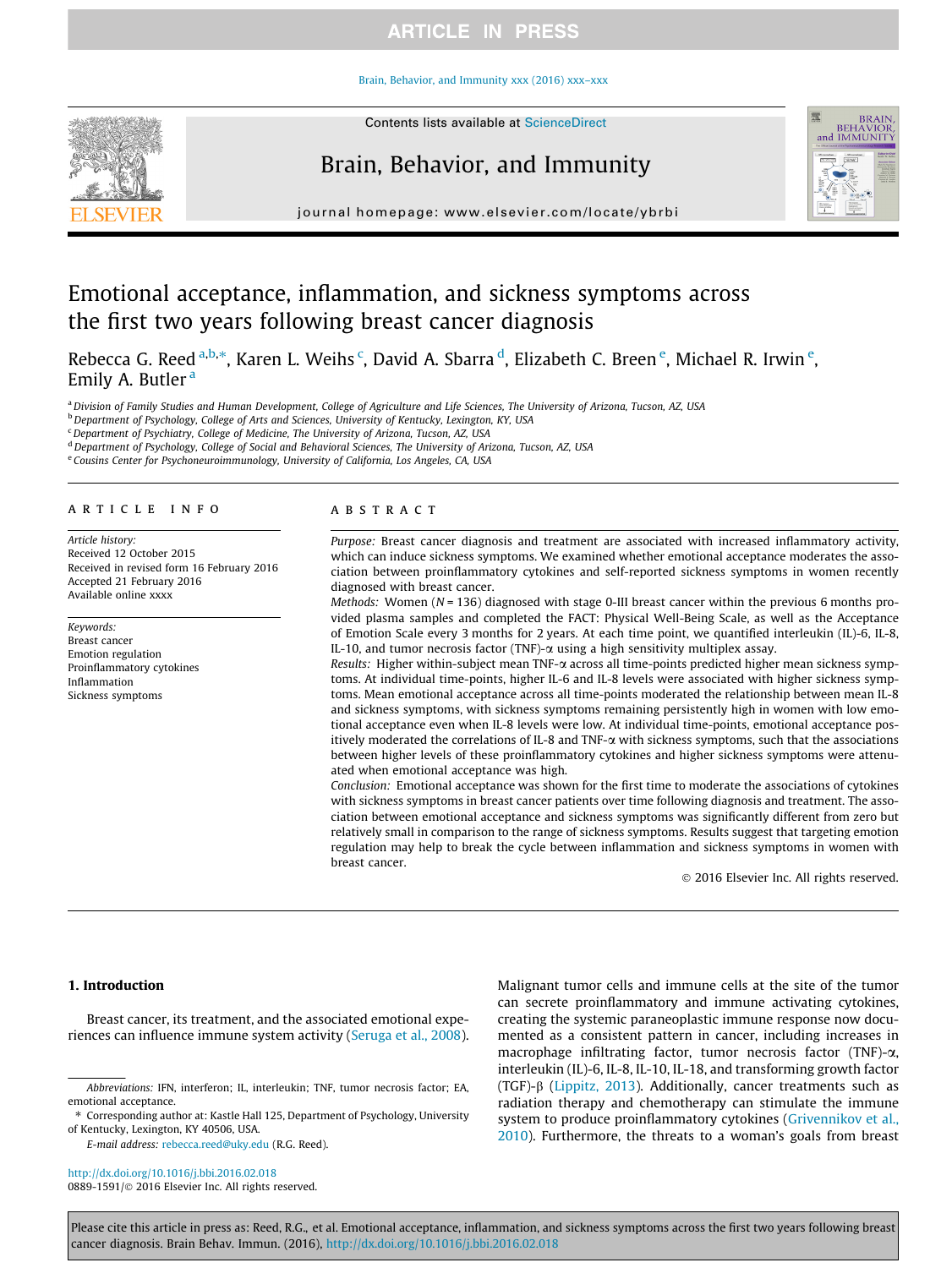cancer generate strong and persistent negative emotions, which are associated with inflammatory activity through autonomic and hormonal pathways, as well as behavioral pathways such as poor sleep quality (Bower et al., 2007; Glaser and Kiecolt-Glaser, 2005; Segerstrom and Miller, 2004; Johnson et al., 2005).

Heightened proinflammatory activity can, in turn, induce symptoms such as feeling physically ill, fatigued, and experiencing pain (Bower et al., 2006; Dantzer, 2001; Miller et al., 2008). This constellation of symptoms is known as ''sickness behavior" and is thought to reflect an adaptive, acute phase state in which the body mounts an organized biological response to defend against a pathogenic threat (Dantzer, 2001; Cleeland et al., 2003; Kelley et al., 2003). Sickness behaviors, in turn, can increase inflammatory responses in the body (Segerstrom and Miller, 2004), ultimately forming a vicious inflammation-sickness cycle. Although sickness behavior is believed to be an adaptive response to infectious agents, it may be detrimental in cancer patients when activation of the peripheral immune system and/or emotional distress continues unabated and exacerbates the inflammation-sickness cycle, ultimately taxing the person's resources (Dantzer and Kelley, 2007). Sickness behavior in animal models parallels symptom expression in cancer patients, including physical symptoms such as pain, nausea, wasting/cachexia, and fatigue (Cleeland et al., 2003). Inflammation and symptoms associated with sickness behavior can have profound effects on patients' lives; interrupting this cycle could improve the quality of life and, potentially, the survival of breast cancer patients (Bower et al., 2000; Miller, 2003; Myers, 2008; Weihs et al., 2008).

The present study focuses on effective emotion regulation as one way to attenuate this vicious cycle. Emotion regulation is the process by which individuals influence which emotions they have, when they have them, and how they experience and express them (Gross, 1998). Emotion regulation can occur before (''antecedent" focused), during, or after (consequent-focused) an emotional response has been generated (Gross et al., 2007). Effective emotion regulation, whereby individuals regulate their emotions in a way that supports their goals and maintains physiological equilibrium, may buffer against the psychological and physiological consequences of emotional distress related to breast cancer diagnosis and treatment, while ineffective regulation may exacerbate it (Campbell-Sills et al., 2006; Gross and Muñoz, 1995; Thayer and Lane, 2000).

Emotional acceptance (EA) is an important emotion regulation process that involves a willingness to feel both positive and negative emotions and to allow emotions to develop and dissipate without attempts to control, change, or reject them (Politi et al., 2007). In breast cancer patients, EA is related to lower distress (Politi et al., 2007; Jensen et al., 2014; Stanton et al., 2002), fewer depressive symptoms (Wang et al., 2014a), and increased positive benefit finding (i.e., perceived positive changes and experiences, including, for example, greater purpose in life and closer relationships) (Wang et al., 2014b). Importantly, EA is also associated with increased survival following breast cancer diagnosis (Weihs et al., 2008). Little is known, however, of the role that EA may play in the inflammation-sickness cycle in which inflammatory cytokines contribute to feelings of sickness and fatigue.

The purpose of the current study, therefore, was to conduct a secondary data analysis to examine whether emotional acceptance alters the association between proinflammatory cytokines and sickness symptoms in women with breast cancer. We hypothesized that higher levels of circulating cytokines would be associated with more sickness symptoms, but these associations would be attenuated at high levels of emotional acceptance. Put another way, higher levels of emotional acceptance will moderate the association between inflammation and sickness symptoms in breast cancer patients.

## 2. Materials and methods

### 2.1. Participants

Participants included a sample of 136 women (Age = 56 years ± 9.8; Mean time between diagnosis and initial visit = 1.7 months, range = 0.2–5.2 months) who were diagnosed with Stage 0 (n = 25), I (n = 55), IIA (n = 31), IIB (n = 15), IIIA (n = 7), or IIIB  $(n = 1)$  breast cancer. Additional demographic information is provided in Table 1.

### 2.2. Procedures

Participants were recruited from the Multidisciplinary Breast Oncology Clinic at the Arizona Cancer Center. Research staff identified consecutive (within scheduling constraints), potentially eligible patients via medical records, and informed consent was obtained in accordance with procedures approved by the Human Subjects Protection Committee of the University of Arizona prior to any data collection. Eligibility criteria were: new diagnosis or first recurrence/second primary of invasive breast cancer (Stage 0–3), study entry session within six months following cancer diagnosis, and English literacy. Any standard medical treatment for cancer was allowed, as was additional medication. Exclusion criteria were: younger than 21 years; inability to provide informed consent.

Self-report questionnaires and plasma samples were collected at the initial visit and then again approximately every 3 months for 2 years, for up to 9 data collection time points (mean number of time points = 7.6). Collection time points were not anchored to key points in the treatment trajectory. However, at each time point/visit, participants reported whether or not they had received chemotherapy and/or radiation treatment sometime during the 3 months prior (i.e., since the last time point assessed). Breast cancer treatment information and comorbid medical diagnoses were obtained from medical chart review at the end of data collection for each subject. Supplemental material presented in Table 3 describes additional information regarding the clinical sample and characteristics of breast cancer treatment.

#### 2.3. Measures

We incorporated both a between-person and within-person perspective to assess how, on average, cytokines and emotional acceptance were associated with sickness symptoms, as well as how women's fluctuations over time in cytokines and emotional acceptance, relative to their own means, were associated with their sickness symptoms (Raudenbush et al., 2002; Singer et al., 2003; Hoffman and Stawski, 2009). Thus, for each woman, we calculated her mean level of cytokines and emotional acceptance by averaging her values for that variable across all of her time points. We also calculated person-centered values of each woman's cytokines and emotional acceptance by subtracting her mean value for that variable from each of her individual observations (at each time point) for that variable. Thus, any individual time point lower than the woman's mean value would have a person-centered value less than zero, and any time point higher than the woman's mean value would have a person-centered value greater than zero.

### 2.3.1. Sickness symptoms

Functional Assessment of Cancer Therapy: Physical Well-Being Scale (FACT-PWB) assessed sickness symptoms and their effects on physical functioning (Brady et al., 1997). The scale includes the following 7 items: ''I have a lack of energy", ''I have nausea", ''I feel sick", ''Because of my physical condition, I have trouble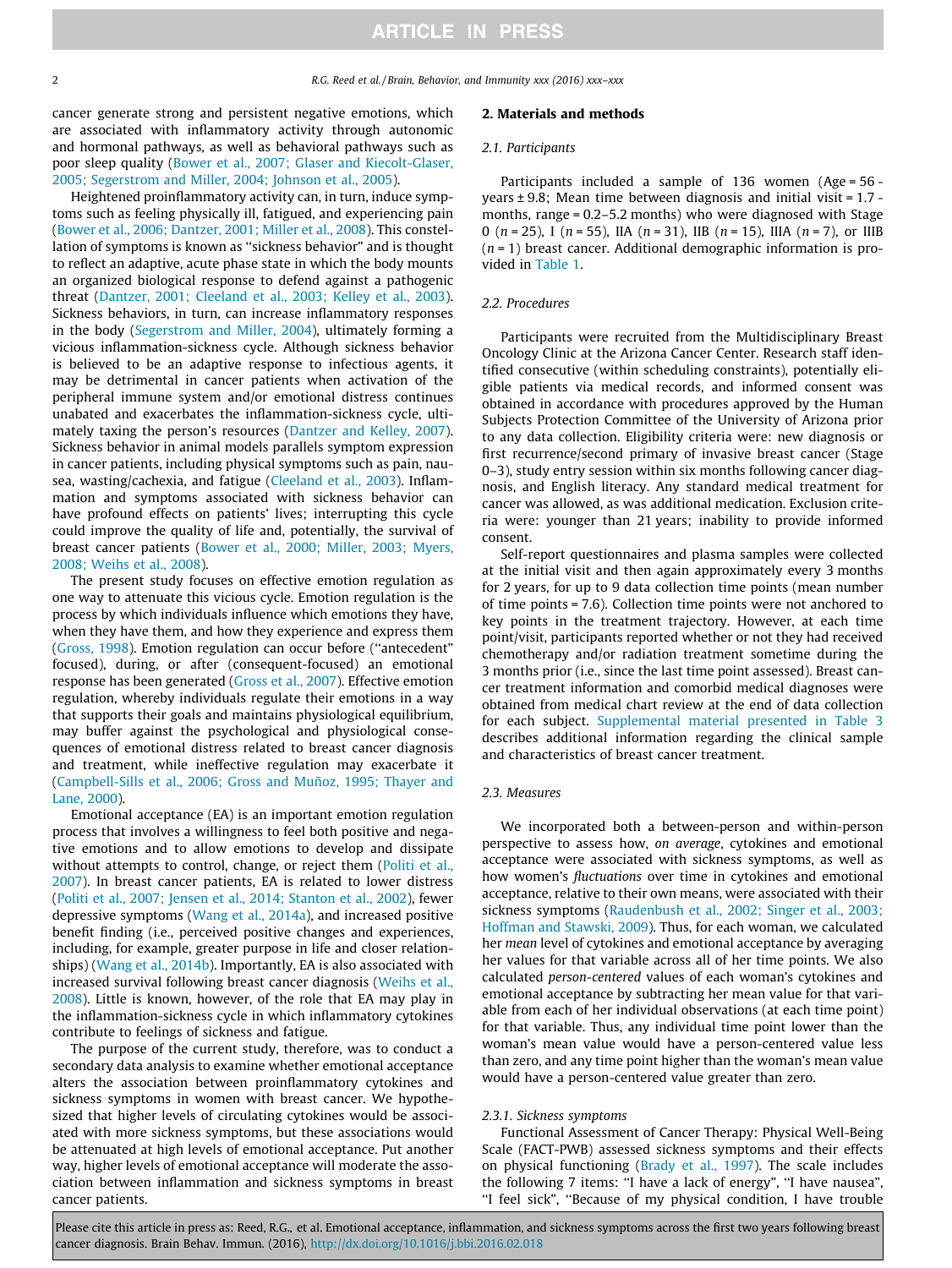#### Table 1

Participant demographics, treatment variables, and questionnaire mean scores.

|                                                                                                                                      | M                                              | SD                                                | Range                                                    |
|--------------------------------------------------------------------------------------------------------------------------------------|------------------------------------------------|---------------------------------------------------|----------------------------------------------------------|
| Age (years)<br>Time between diagnosis and initial visit<br>(months)                                                                  | 55.7<br>1.7                                    | 9.8<br>1.1                                        | 27.0-83.0<br>$0.2 - 5.2$                                 |
| Number of Comorbid medical conditions                                                                                                | 1.2                                            | 1.1                                               | $0 - 5$                                                  |
| Sickness Symptoms (FACT-PWB)<br>Overall mean <sup>1</sup><br>Person-specific mean <sup>2</sup><br>Person-centered                    | 5.0<br>5.1<br>0.0                              | 4.8<br>3.6<br>3.2                                 | $0.0 - 27.0$<br>$0.2 - 21.7$<br>$-11.0 - 16.3$           |
| <b>Emotional Acceptance score</b><br>Overall mean <sup>1</sup><br>Person-specific mean <sup>2</sup><br>Person-centered               | 72.8<br>73.0<br>$0.0\,$<br>N                   | 19.3<br>17.2<br>8.7<br>$\%$                       | $0.0 - 100.0$<br>15.5-100.0<br>$-40.4 - 45.5$<br>(out of |
|                                                                                                                                      |                                                |                                                   | $N = 136$                                                |
| Race<br>American Indian/Alaskan Native<br>Asian<br>Black/African American<br>White                                                   | $\mathbf{1}$<br>2<br>$\mathbf{1}$<br>132       | 0.7<br>1.5<br>0.7<br>97.1                         |                                                          |
| Ethnicity<br>Hispanic                                                                                                                | 17                                             | 12.5                                              |                                                          |
| <b>Relationship Status</b><br>Cohabiting<br>Divorced<br>Single<br>Widowed<br>Married (1st marriage)<br>Married (2nd marriage)        | 17<br>22<br>$\overline{7}$<br>3<br>59<br>28    | 12.5<br>16.2<br>5.1<br>2.2<br>43.4<br>20.6        |                                                          |
| Education<br>Some college or higher<br>Less than college                                                                             | 121<br>15                                      | 89<br>11                                          |                                                          |
| Stage of Cancer<br>0<br>L<br><b>IIA</b><br><b>IIB</b><br><b>IIIA</b><br><b>IIIB</b><br>Missing                                       | 25<br>55<br>31<br>15<br>7<br>$\mathbf{1}$<br>2 | 18.4<br>40.5<br>22.8<br>11.0<br>5.1<br>0.7<br>1.5 |                                                          |
| <b>Treatment Condition</b><br>Chemotherapy only<br>Radiation only<br>Chemotherapy and Radiation<br>Neither chemotherapy or radiation | 28<br>37<br>37<br>34                           | 20.6<br>27.2<br>27.2<br>25.0                      |                                                          |

Note.  $M =$  mean:  $SD =$  standard deviation.

Scores averaged across all women and time points.

Scores averaged over (up to) 9 time points for each woman.

meeting the needs of my family", "I have pain", "I am bothered by the side effects of treatment", and ''I am forced to spend time in bed." Responses ranged from 0 for ''not at all" to 4 for ''very much." Higher scores (sum of 7 responses, range 0–28) indicate more sickness symptoms, and a change of  $\geq 1.8$ -points in the overall level of this scale (i.e., not in the person-centered context) is considered clinically significant (Cella et al., 2002). Previous research has demonstrated that the sickness behavior cluster, including symptoms addressed by this scale (e.g., pain, lack of energy, etc.), can be used as a framework to explain many of the symptoms associated with cancer and cancer treatment (Cleeland et al., 2003; Myers, 2008; Lee et al., 2004). Nevertheless, sickness behavior is a broadly defined term that includes symptoms, experiences, and impact on functioning; the current study focused more specifically on symptoms associated with physical functioning. In the current study, the internal reliability of the total sickness symptoms scores over time (indicative of reliability between participants) was high ( $\alpha$  coefficient = 0.89). Internal reliability of the *person-centered*  sickness symptoms scores over time (indicative of reliability within participants) was also good ( $\alpha$  coefficient = 0.79).

#### 2.3.2. Emotional acceptance

Emotional acceptance was assessed with the Acceptance of Emotion Scale (AES) (Weihs et al., 2008; Politi et al., 2007). This scale assesses the extent to which participants are accepting, friendly, and nurturing toward their own feelings in general, as opposed to their emotional acceptance specifically toward cancer-related emotions. Nevertheless, given the context of the study, we expect variation in emotional acceptance to be substantially impacted by cancer-related experiences. Thirteen items include statements such as, ''I naturally and easily attend to my feelings," ''I allow myself to be in touch with my feelings because it is very good for me", and ''Knowing they are 'not perfect', I am comfortable with my feelings as they are." Participants indicate the percentage of time they believe the statement is true for themselves, ranging from 0 for "never" to 100 for "almost always." The total score is the average for the 13 items (range 0–100) and higher scores indicate more emotional acceptance. In the current study, the internal reliability of the mean emotional acceptance scores over time (indicative of reliability between participants) was high ( $\alpha$  coefficient = 0.97). Internal reliability of the person-centered emotional acceptance scores over time (indicative of reliability within participants) was also high ( $\alpha$  coefficient = 0.87).

### 2.3.3. Inflammatory cytokines

Plasma samples were collected from EDTA-treated whole blood at each study visit, and frozen at  $-80$  °C until assayed; all time points for an individual subject were assayed together in the same 96-well plate to minimize the effects of inter-assay variability. As previously described (Moieni et al., 2015), circulating levels of interleukin (IL)-1 $\beta$ , IL-2, IL-6, IL-8, IL-10, TNF- $\alpha$ , and IFN- $\gamma$  were assayed with a high sensitivity bead-based multiplex assay (R&D Systems) with a Bio-Plex 200 (Luminex) Instrument, Bio-Plex software v4.1, and a 5-parameter logistic curve fit. All multiplex assays were performed on plasma samples diluted 2-fold according to the manufacturer's protocol, and all calculated concentrations generated by the BioPlex Manager software were included in data analyses. This R&D Systems multiplex assay has been shown to have excellent intra- and inter-assay reproducibility in a recent temporal stability study of circulating cytokine levels (Epstein et al., 2013) and very strong correlations ( $r \ge 0.94$ ) across a wide range of concentrations with high sensitivity ELISA kits from the same manufacturer (Breen et al., 2014). Due to the strength of the parent study design, which utilized up to nine repeated measures of cytokine values for each subject, each time point was evaluated in a single determination. The lower limit of detection was defined as the lowest calculated value obtained on any sample (0.4 and 0.5 pg/mL for IL-8 and TNF- $\alpha$ , respectively, and 0.1 pg/mL for all others); calculated concentrations <0.1 pg/mL were considered below the limit of detection (Epstein et al., 2013). Due to the low percentage of IFN- $\gamma$  (47%), IL-2 (75%), and IL-1 $\beta$  (77%) with detectable levels, as well as the low IL-2 and IL-1 $\beta$  concentrations of the samples that were detectable, these biomarkers were excluded from the data analyses. Table 2 presents detectability information and descriptive statistics on cytokines included in analyses (i.e., IL-8, TNF-a, IL-6, and IL-10). Samples with undetectable values for IL-6 and IL-10 were substituted with one-half the concentration of the minimum calculated value per analyte, per plate. Depending on the plate, substituted values ranged from 0.08 to 0.27 pg/mL for IL-6 (2% of values) and from 0.05 to 0.12 pg/mL for IL-10 (10% of values). No samples were undetectable for TNF- $\alpha$  and IL-8. Using these value substitutions is more appropriate than treating the samples with undetectable values as missing at random (Uh et al., 2008). Immune variables were natural log-transformed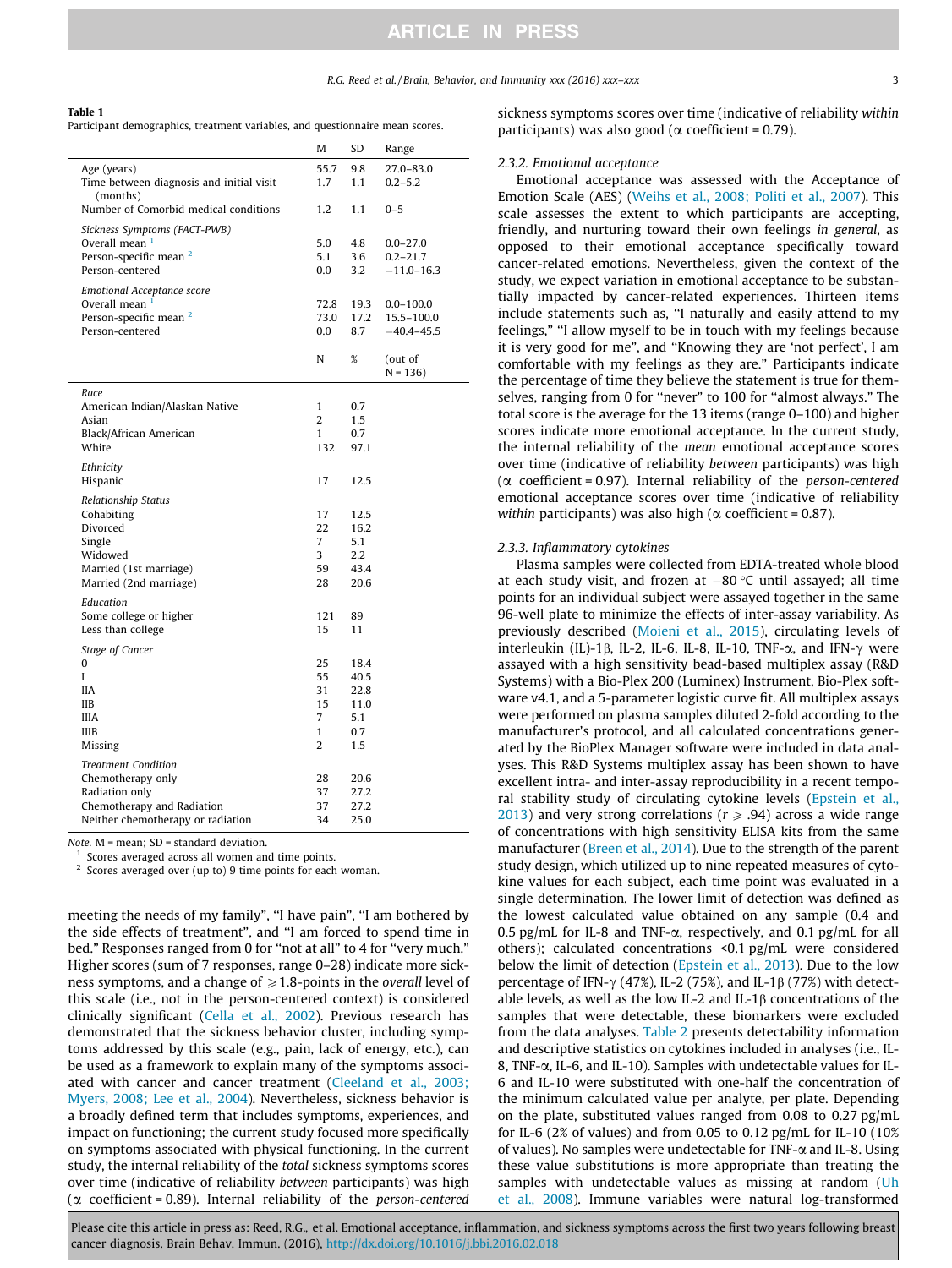before analyses. For tables and figures, immune data have been back-transformed to original values and, in the case of personcentered immune data, expressed as a difference from the mean.

## 2.3.4. Comorbid medical conditions

The Functional Comorbidity Index (FCI) (Groll et al., 2005) quantifies the number of chronic medical conditions for each subject. It was developed and validated for use to adjust for comorbid disease in epidemiologic studies in which physical function is an outcome measure. The index quantifies the total number of the following sixteen categories of medical conditions: 1) arthritis (rheumatoid and osteoarthritis); 2) osteoporosis; 3) asthma; 4) chronic obstructive pulmonary disease, acquired respiratory distress syndrome, or emphysema; 5) angina; 6) congestive heart failure (or heart disease); 7) heart attack; 8) neurological disease (such as multiple sclerosis or Parkinson's); 9) stroke or TIA; 10) peripheral vascular disease; 11) diabetes types I and II; 12) upper gastrointestinal disease (ulcer, hernia, reflux); 13) visual impairment (cataract, glaucoma, macular degeneration); 14) hearing impairment (very hard of hearing, even with hearing aids); 15) degenerative disc disease; and 16) obesity (body mass index >30). Other medical conditions associated with inflammation not captured in this index for one or more of the participants in the current study (as indicated) included: Sjogren's syndrome, psoriasis  $(n = 2)$ , inflammatory bowel disease, sarcoidosis, and iritis.

### 2.3.5. Demographic characteristics

Age, education, ethnicity, race, and marital status were assessed (Table 1). Marital status was characterized according to first versus subsequent marriage, in addition to the usual categories. This is based on recent findings that individuals who experienced relationship disruption, such as a divorce, reported worse health including 20% more chronic conditions compared to individuals who remained in their first marriage (Hughes and Waite, 2009); Although remarriage was better for health than other types of relationship statuses (e.g. remaining unmarried), the authors concluded that ''those who married once and remained married are consistently, strongly, and broadly advantaged" (p. 356).

## 2.4. Statistical analyses

Tables 1 and 2 present descriptive information for all study variables. To test our hypothesis, we used multilevel models to account for the repeated measures nested within individuals. We implemented the models with the lme function from the nlme package (version 3.1-118) in R (version 3.0.3). A maximum likelihood estimation procedure and unstructured matrix for the random components were specified in all of the models. Withinperson residuals were treated as identical and independently distributed. Analyses first established the functional form over time of the dependent variable (sickness symptoms) and identified related covariates of sickness symptoms. Next, we included the between-person predictors (mean cytokines and mean emotional acceptance) and the within-person predictors (person-centered cytokines and person-centered emotional acceptance) in the models as fixed effects.

### 2.4.1. Functional form

To establish the functional form across time for the dependent variable (sickness symptoms), we started with a model that included the intercept, linear, quadratic, and cubic time as both fixed and random effects, but the model did not converge. Removing the random effect of cubic time allowed for convergence, thus, in the final model it was only included as a fixed effect. Next, we examined demographic and treatment variables (age, ethnicity, education, relationship status, race, comorbidity, current disease stage, cancer treatment type, time-varying chemotherapy and radiation treatment occasions, and time between diagnosis and initial assessment) in separate models as predictors of sickness symptoms. Those that either had main effects, or interacted with linear, quadratic, or cubic time were included as controls in subsequent models.

#### 2.4.2. Predictive models

After determining the functional form, we estimated separate models to test associations of mean or person-centered cytokines (IL-6, IL-8, IL-10, or TNF-a values), predicting sickness symptoms over time, moderated by mean or person-centered emotional acceptance. All between-person models (i.e., mean level predictors) also controlled for person-centered levels of cytokines and emotional acceptance, and all within-person models (i.e., personcentered predictors) also controlled for mean levels of cytokines and emotional acceptance.

The Level 1 equation for the predictive model is represented below.<sup>1</sup> The "pc" variables refer to the person-centered (or withinperson) versions of the variables. The ''mean" variables refer to the mean (or between-person) versions of the variables.

Sickness symptoms $_{time i, person j}$ 

$$
= \pi_{0j} + \pi_{1j}(Time_{ij}) + \pi_{2j}(Time_{ij}^2) + \pi_{3j}(Time_{ij}^3) + \pi_{4j}(Treatment_{j}) \\ + \pi_{5j}(Treatment_{j} \times Time_{ij}) + \pi_{6j}(Treatment_{j} \times Time_{ij}^2) \\ + \pi_{7j}(Treatment_{j} \times Time_{ij}^3) + \pi_{8j}(Age_{j}) + \pi_{9j}(Comorbidity_{j}) \\ + \pi_{10j}(Chemotherapy occasions_{ij}) + \pi_{11j}(Relationship status_{j}) \\ + \pi_{12j}(mean_cytokine_{ij}) + \pi_{13j}(mean_EmoAccept_{ij}) \\ + \pi_{14j}(pc_cytokine_{ij}) + \pi_{15j}(pc_EmoAccept_{ij}) \\ + \pi_{16j}(pc_cytokine_{ij} \times pc_EmoAccept_{ij}) \\ or \pi_{16j} (mean_cytokine_{ij} \times mean_EmoAccept_{ij}) + e_{ij}
$$

The Level 2 equation for the predictive model is presented below. The intercept, linear time, and quadratic time were estimated as random effects and improved model fit.

| $\pi_{0j} = \Upsilon_{00} + \zeta_{0j}$ |
|-----------------------------------------|
| $\pi_{1j} = \Upsilon_{10} + \zeta_{1j}$ |
| $\pi_{2j}=\Upsilon_{20}+\zeta_{2j}$     |

## 3. Results

#### 3.1. Missing data

Missingness at any time point (i.e., visits 1–9) was not predicted by cancer treatment, cancer stage, age, nor mean levels of EA, interleukin (IL)-8, IL-10, or tumor necrosis factor (TNF)-a. However, missingness was predicted by mean levels of sickness symptoms (i.e., a one-unit increase in self-reported sickness symptoms was associated with 17% increase in the odds of being missing), and by mean levels of IL-6 (i.e., a one-unit increase in natural-log transfored-IL-6, or a 2.72 increase in IL-6 pg/mL, was associated with a 94% increase in the odds of being missing). Rather than biasing results in an undesirable way, this pattern of missingness makes it less likely for us to find support for our hypotheses, due to the restricted range on the key variables.

<sup>1</sup> Section 3.2 explains the choice of variables in this equation.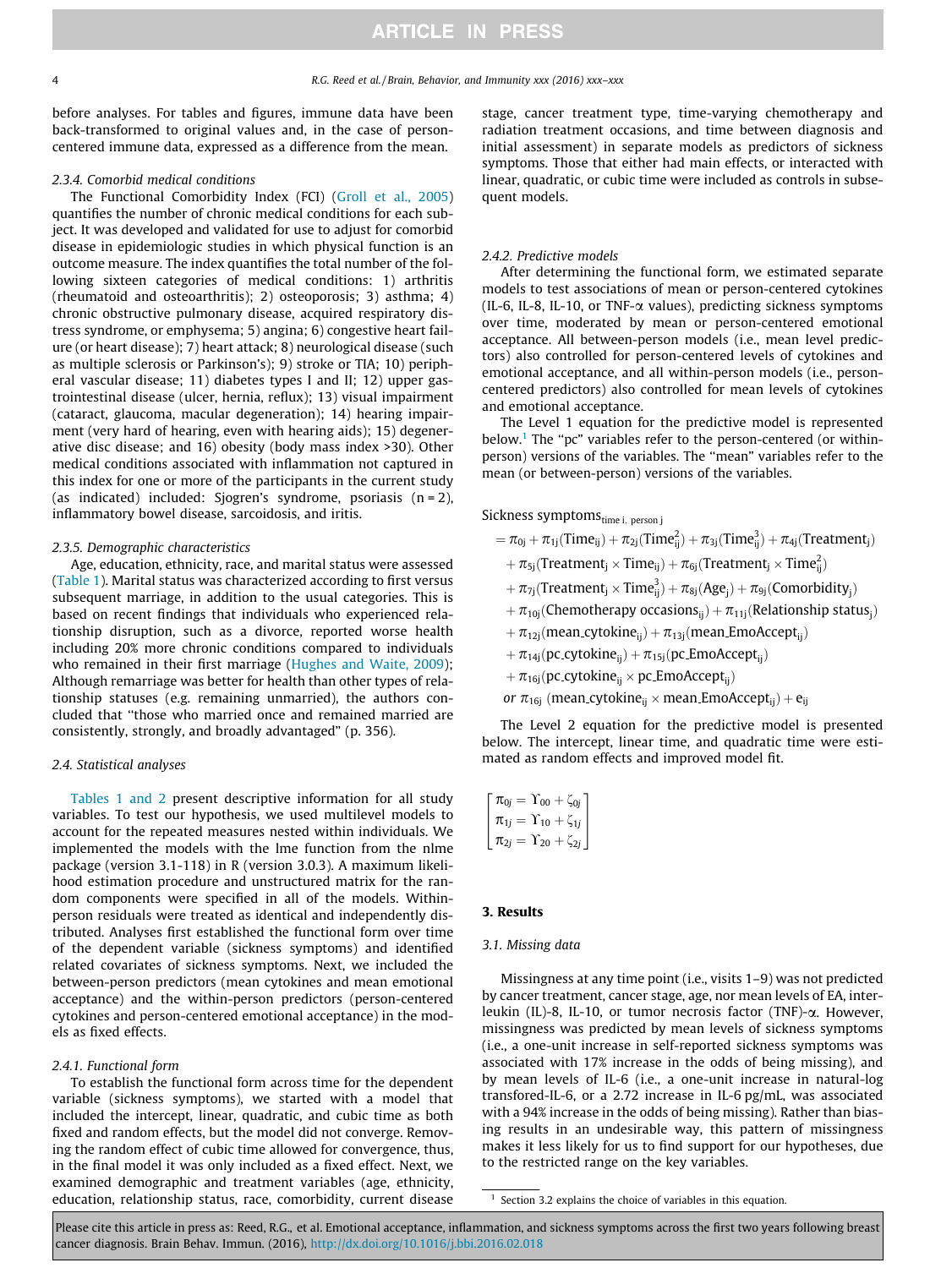#### R.G. Reed et al. / Brain, Behavior, and Immunity xxx (2016) xxx–xxx 5

| Table 2                                        |
|------------------------------------------------|
| Circulating levels of immune system cytokines. |

| Cytokine      | Overall detectability <sup>a</sup> | Overall mean $(SD)^{a}$ , pg/mL | Person-specific mean $(SD)^b$ , pg/mL | 25th, 75th percentile person-centered pg/mL |
|---------------|------------------------------------|---------------------------------|---------------------------------------|---------------------------------------------|
| IL-1 $\beta$  | 77%                                | NI <sup>d</sup>                 | NI <sup>d</sup>                       | NI <sup>d</sup>                             |
| $IL-2$        | 75%                                | NI <sup>d</sup>                 | NI <sup>d</sup>                       | NI <sup>d</sup>                             |
| $IL-6$        | 98%                                | 3.4(2.8)                        | 2.5(2.0)                              | $-0.2, 0.3$                                 |
| $IL-8$        | 100%                               | 6.6(9.8)                        | 5.1(1.7)                              | $-0.2, 0.2$                                 |
| $IL-10$       | 90%                                | 1.2(2.7)                        | 0.5(2.7)                              | $-0.2, 0.3$                                 |
| TNF- $\alpha$ | 100%                               | 8.5(3.6)                        | 7.9(1.4)                              | $-0.1, 0.1$                                 |
| IFN- $\gamma$ | 47%                                | NI <sup>d</sup>                 | NI <sup>d</sup>                       | NI <sup>d</sup>                             |

<sup>a</sup> Overall percent of samples with detectable levels of cytokine, and mean (standard deviation) cytokine levels from all women with cytokine data across all time points  $(n = 97, total samples = 710)$ .

 $\frac{b}{c}$  Mean (standard deviation) cytokine levels from all women with cytokine data averaged over (up to) 9 time points for each woman.

Within each woman, person-centered values for each cytokine were calculated by subtracting her mean cytokine values (averaged across all her time points) from each of her corresponding cytokine observations; 25th and 75th percentiles of person-centered cytokine values are shown for all women with cytokine data.

 $d$  NI = not included in analyses due to low detectability.

# 3.2. Effects of time and demographic/medical variables on sickness symptoms

The fixed effects of linear (b = 1.01, 95% CI [0.378,1.633], t(850)  $= 3.14$ ,  $p = .002$ ), quadratic (b  $= -0.43$ , 95% CI [ $-0.621$ ,  $-0.245$ ], t  $(850) = -4.51$ ,  $p < .001$ ), and cubic (b = 0.04, 95% CI [0.022,0.053],  $t(850) = 4.66$ ,  $p < .001$ ) time, centered around the initial visit, were all significant main effect predictors of sickness symptoms. Cancer treatment type (i.e., chemotherapy, radiation, both, or neither) interacting with linear time  $(F(3, 841) = 3.99, p = .008)$  and cubic time (F(3, 841) = 3.97,  $p = .008$ ) was a significant predictor of sickness symptoms (Fig. 1). Additionally, time-varying chemotherapy (but not radiation) treatment occasions predicted sickness symptoms ( $b = 2.88$ ,  $t(844) = 8.20$ ,  $p = .000$ ). Other predictors of sickness symptoms were age ( $b = -0.06$ , t(134) = 2.04, p = .043), the number of medical comorbidities ( $b = 1.68$ ,  $t(134) = 6.98$ ,  $p = .000$ ), and relationship status  $(F(5,840) = 3.86, p = .002; i.e., married$ women in their first marriage reported significantly lower sickness symptoms than divorced women). No other demographic and treatment variables were significantly associated with sickness symptoms.<sup>2</sup> Continuous variables were centered around their respective means for inclusion in models.

# 3.3. Effects of cytokines and emotional acceptance on sickness symptoms<sup>3</sup>

3.3.1. Cytokines: mean levels across time and person centered levels Overall, IL-8 increased over time (linear: b = 0.15, 95% CI [0.024,0.291],  $t(610) = 2.31$ ,  $p = .021$ ], and TNF- $\alpha$  showed significant cubic growth over time (cubic:  $b = 0.002$ ,  $95\%$  CI [0.001,0.004],  $t(610) = 2.96$ ,  $p = .003$ ]. Women with higher average TNF- $\alpha$  across all time points reported higher mean sickness symp-

toms across time ( $b = 1.66$ , 95% CI  $[0.067, 3.255]$ ,  $t(84) = 2.03$ ,

 $p = .046$ ). There were no other significant effects of mean level cytokines predicting sickness symptoms.

For a given woman, time-points with higher than her average IL-6 and IL-8 values were associated with more self-reported sickness symptoms for that woman, compared to her average sickness symptoms: IL-6 (b = 0.44, 95% CI [0.003,0.882], t(556) = 1.93,  $p = .053$ ), and IL-8 (b = 1.01, 95% CI [0.339,1.678],  $t(556) = 2.92$ ,  $p = .004$ ).

# 3.3.2. Emotional acceptance: mean levels across time and person centered levels

There was no significant change in EA over time, however there was variability in EA both between participants and from time to time (intra-class correlation: 0.76). Mean level EA did not significantly predict sickness symptoms  $(b = 0.00, 95\% \text{ CI } [-0.027,$ 0.032],  $t(125) = 0.16$ ,  $p = .87$ ), but person-centered EA did  $(b = -0.02, 95\% \text{ CI } [-0.047, -0.001], t(815) = -2.06, p = .039$ . For a given woman, time-points with higher than average EA values were associated with lower sickness symptoms for that woman, compared to her average sickness symptoms.

# 3.4. Moderation effect of emotional acceptance on associations between mean or Person-centered time-varying cytokines and sickness symptoms

To provide a sense of relative magnitude of effects, we report both unstandardized (b) and standardized betas (B) for the simple slopes involved in significant interactions and provide interpretations in original scale units. All significant interactions were probed using the 25th percentile for low levels of the variables and 75th percentile for the high levels of the variables, following methods outlined by Aiken and West (1991).

### 3.4.1. Mean emotional acceptance and cytokines

Mean EA significantly moderated the association between mean IL-8 and sickness symptoms ( $b = .06$ , 95% CI [0.020,0.103],  $t(83)$  $= 2.90$ ,  $p = .005$ ). As shown in Fig. 2, when average EA was high, overall IL-8 levels correlated with sickness symptoms (b = 1.75, B = .19,  $p = .040$ ). A 1 SD decrease in mean IL-8 was associated with a 0.9 unit decrease (18%, given the 5-point scale) in sickness symptoms for women reporting high mean EA. In contrast, women reporting low mean EA had persistently high sickness symptoms regardless of mean IL-8 levels ( $b = .15$ ,  $B = .02$ ,  $p = .81$ ).

# 3.4.2. Person-centered time-varying emotional acceptance and cytokines

At individual time-points, person-centered EA significantly moderated the associations between IL-8 ( $b = -0.05$ , 95% CI  $[-0.101, -0.006]$ ,  $t(555) = -2.14$ ,  $p = .033$ ) and TNF- $\alpha$  (b = -0.13,

<sup>&</sup>lt;sup>2</sup> Cancer disease stage did not significantly predict sickness symptoms, emotional acceptance, nor any cytokines. Cancer disease stage was trending to be associated with IL-8  $(F(4,91) = 2.46, p = .051)$  such that Stage I and Stage IIB reported significantly higher levels of IL-8 than Stage 0.

We also ran these analyses in the opposite direction (i.e., predicting emotional acceptance from mean and person-centered cytokines and sickness symptoms). The results from these analyses provide some support for the cyclical associations among inflammation and emotional acceptance. Specifically, mean IL-8 was positively associated with emotional acceptance (b = 7.77, 95% CI [1.42,14.12], t(92) = 2.42, p = .018). Person-centered IL-8 and TNF-a were negatively associated with emotional acceptance (IL-8: b = -3.58, 95% CI [-5.56, -1.60], t(568) = -3.52, p = .001; TNF- $\alpha$  $b = -4.23$ , 95% CI  $[-6.96, -1.50]$ , t(568) = -3.03, p = .003). Results suggest that in general, women with higher overall IL-8 may have had more of a need to regulate their emotions and thus had higher emotional acceptance, but at individual time points (i.e., within-person), a woman may have had a harder time accepting her emotions (i.e., lower emotional acceptance) when her IL-8 and TNF-a levels were higher than average. Mean and person-centered versions of sickness symptoms did not significantly predict emotional acceptance.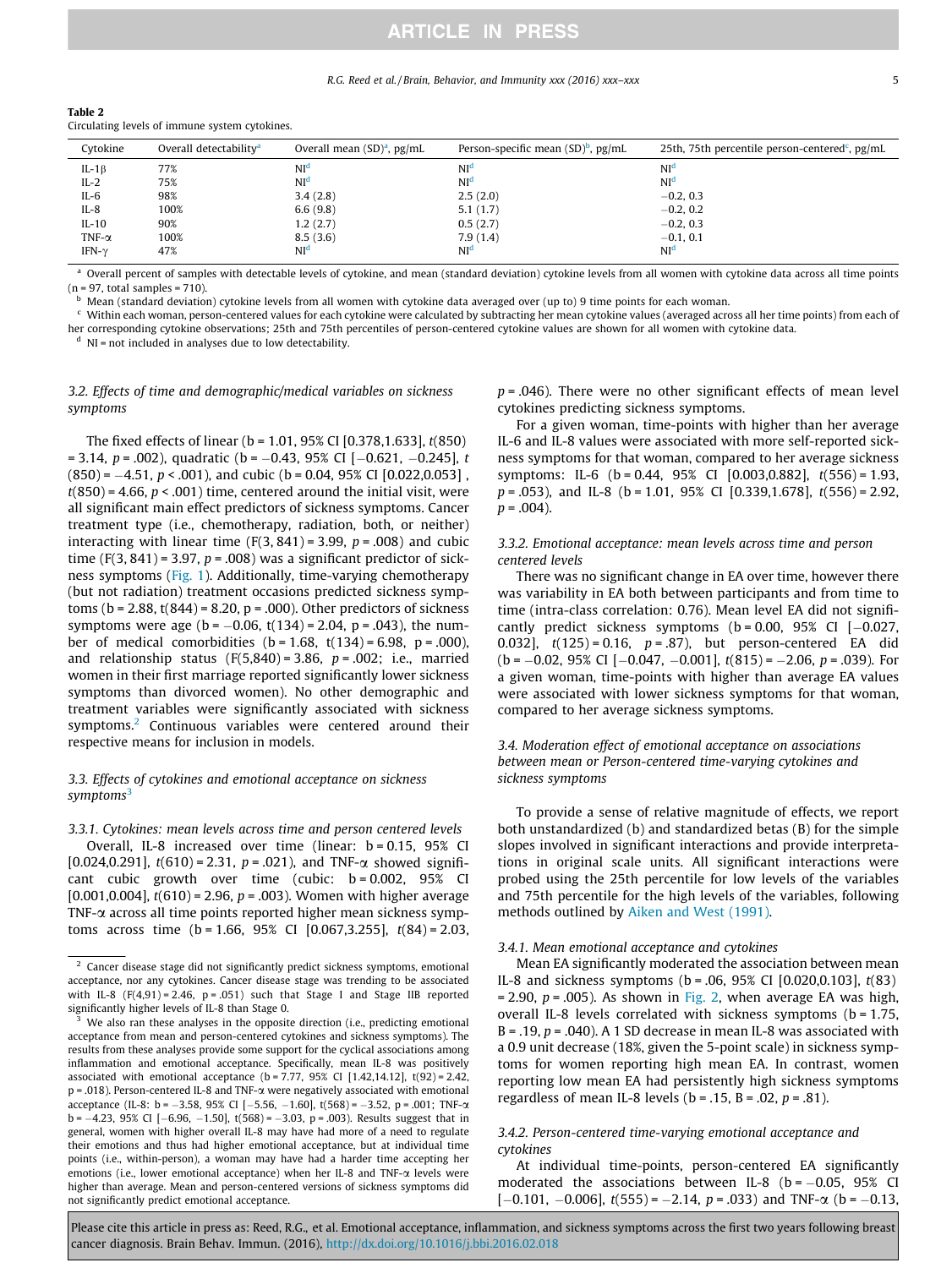6 R.G. Reed et al. / Brain, Behavior, and Immunity xxx (2016) xxx–xxx



Fig. 1. Pattern of Sickness Symptoms over time (visits 1-9) by cancer treatment group. Error bars represent standard errors. Time scale begins at diagnosis and the interval between visits was 3 months.

95% CI  $[-0.242, -0.015]$ ,  $t(555) = -2.18$ ,  $p = .030$ ) and sickness symptoms. For a given woman, higher than average IL-8 (Fig. 3) and TNF- $\alpha$  (Fig. 4), relative to her own cytokine means, were associated with higher than average sickness symptoms at times when her emotional acceptance was lower than average (IL-8:  $b = 1.34$ , B = .10,  $p = .000$ ; TNF- $\alpha$ : b = 1.20, B = .06, p = .032). However, cytokines and sickness symptoms were not associated at times when her emotional acceptance was higher than average. In terms of magnitude of effects, when women reported lower than their own average EA, a 1 SD increase in their cytokine level was associated with a 0.5 unit increase (9%, given the 5-point scale) in sickness symptoms for IL-8, and 0.3 unit increase (6% given the 5 point scale) in sickness symptoms for TNF-a. When women reported higher than average EA, sickness symptoms were not significantly associated with person-centered IL-8 ( $b = .73$ ,  $B = .054$ ,  $p = .057$ ), nor TNF- $\alpha$  (b = .05, B = .003, p = .93); a 1 SD increase in the person-centered cytokine was associated with a 0.3 unit change (5% given the 5-point scale) in sickness symptoms for IL-8, but only a 0.01 unit change (0.3% given the 5-point scale) in sickness symptoms for TNF-a.

# 4. Discussion

This study confirms previous reports that biomarkers of increased inflammation, specifically proinflammatory cytokines TNF- $\alpha$  and IL-6 and the inflammation-associated chemokine IL-8, are associated with sickness behaviors (e.g., feeling physically ill) in women with breast cancer (Seruga et al., 2008; Grivennikov et al., 2010). More importantly for the hypotheses of this study, these data provide the first evidence that emotional acceptance attenuates these associations; at time points when a given woman increases her acceptance of emotion as compared to her usual functioning, the association between inflammatory biomarkers and sickness behaviors is no longer present. Consistent with our hypothesis, variation in EA moderated the linkage of IL-8 and TNF- $\alpha$  with sickness symptoms at certain times. In other words, when emotional acceptance dropped below average for a given woman, higher levels of IL-8 and TNF- $\alpha$  at that time point were associated with more self-reported sickness symptoms. In contrast,



Fig. 2. Simple slopes depicting the two-way interaction between mean interleukin (IL)-8 and mean emotional acceptance.

when emotional acceptance increased above average, there was no association between IL-8 or TNF- $\alpha$  and sickness symptoms. This variability in the coupling of IL-8 and TNF- $\alpha$  and sickness symptoms suggests a novel mechanism through which a feedback loop of stress-inducing sickness behaviors and inflammation might be interrupted.

The within-person results (i.e., variation of the inflammatory biomarker/sickness symptom linkage at different time points) reflect changes from a woman's average level of EA. However, these results occurred in the context of a different pattern of associations at the average levels of IL-8. Average sickness symptoms were high in subjects whose EA was persistently low, regardless of their average levels of IL-8. These results are consistent with the well-documented association of low EA and negative mood (Thayer and Lane, 2000), which is known to perpetuate sickness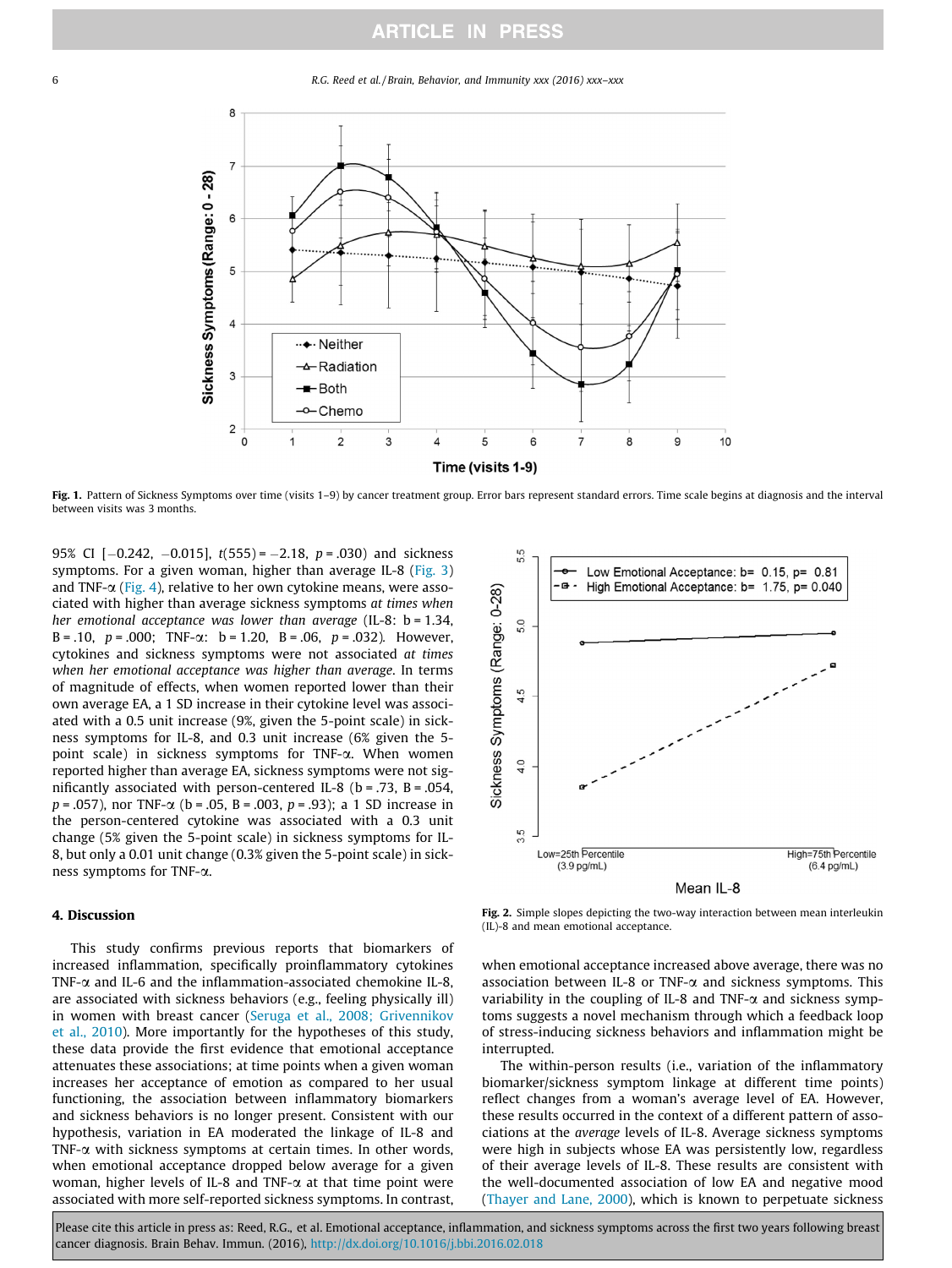

Fig. 3. Simple slopes depicting the two-way interaction between person-centered interleukin (IL)-8 and person-centered emotional acceptance.



Fig. 4. Simple slopes depicting the two-way interaction between person-centered tumor necrosis factor (TNF)- $\alpha$  and person-centered emotional acceptance.

symptoms (Croicu et al., 2014). Low average EA perpetuated sickness symptoms after accounting for the linked covariation of IL-8 and symptoms, but this linkage of low average EA with higher average symptoms seems to have remained suppressed by the stronger influence of average TNF- $\alpha$  on average symptom levels. These results should be interpreted with caution, however, because mean levels of EA were not associated with sickness symptoms overall and the association of sickness symptoms with the mean level of TNF- $\alpha$  was not moderated by EA. Additional research is needed to compare and contrast the influences of emotion regulation and proinflammatory cytokines, and their interaction, on sickness symptoms.

Overall, IL-8 and TNF- $\alpha$ , but not IL-6 increased over the year following breast cancer diagnosis in this sample. For TNF- $\alpha$  and IL-8, these results and the parallel increases of their average levels with average sickness symptoms are consistent with previous reports (Dantzer et al., 2012; Janelsins et al., 2012). Additionally, breast cancer tumor cells produce IL-8 (Lippitz, 2013). IL-8 is an activator and chemoattractant for neutrophils and activated neutrophils release a cascade of inflammatory cytokines, suggesting a chain of tumor secretion of IL-8 to increased inflammation. The lack of increase in average IL-6 for breast cancer patients is not consistent with the majority of studies, although other null results have been reported (Vichaya et al., 2015). The 94% increased likelihood of missing data for subjects with high levels of IL-6 at their sampled time points may have contributed to this outcome.

A number of plausible behavioral, psychological, and physiological mechanisms may help to explain why effective emotion regulation may attenuate this vicious cycle, whereas ineffective regulation could exacerbate it (Butler, 2011). The ability to regulate emotions effectively may contribute to fewer disruptions in goaldirected behavior, including health-promoting behaviors (Kiecolt-Glaser et al., 2002; Lee-Baggley et al., 2004). (However, emotion regulation strategies that are typically considered as effective, such as emotional acceptance, may not be as adaptive in circumstances in which they prevent resources from being used that could help to manage a controllable illness.) Additionally, failure to appropriately regulate strong or persistent negative emotions may hinder cognitive-emotional functioning and contribute to depressive symptoms (Johnstone et al., 2007; Francoeur, 2015), which are known to be associated with greater sickness symptoms. Furthermore, ineffective emotion regulation may also directly disrupt biological functioning, including contributing to decreased parasympathetic nervous system activity, along with heighted activity in the sympathetic nervous system, hypothalamicpituitary-adrenal axis, and immune system (Appleton et al., 2013; Lam et al., 2009; Miller et al., 2009; Gross and Levenson, 1997). The findings from the present study help to clarify the role of emotional acceptance, and emotion regulation more broadly, in potentially mitigating the vicious inflammation-sickness cycle that breast cancer patients may experience.

Lastly, in the present study, we focus on emotional acceptance as an effective emotion regulation strategy to attenuate the effects of inflammation on sickness symptoms. However, inflammation and sickness symptoms may also be antecedents of emotional acceptance and other forms of emotion regulation, thus creating a circular, bi-directional process. Although the present study focused on one part of the cycle in which emotional acceptance is effective in a shorter time frame at downregulating the effects of inflammation on sickness symptoms, we found some support for the circularity of these associations.<sup>3</sup> Interventions such as Acceptance and Commitment Therapy (ACT) (Hayes et al., 2012) and Barlow's Unified Protocol for Transdiagnostic Treatment of Emotional Disorders (Farchione et al., 2012) have been demonstrated to increase emotional acceptance in conjunction with decreasing experiential avoidance (Wilson et al., 2014; Sauer-Zavala et al., 2012). A recent meta-analysis of ACT found it to be effective for reduction of somatic complaints in an analysis of 15 studies with 683 participants (Hedges'  $g = 0.58$ ,  $SE = 0.13$ , 95% CI: 0.33–0.84, p < 0.001) (Davis et al., 2015). Experimental medicine interventions to test therapies to increase acceptance of emotion are important future steps for testing the mechanisms by which emotion regulation may be effective in uncoupling the linkage of inflammation and sickness behavior.

#### 4.1. Strengths and limitations

Strengths of the current study include the within-person design, which is similar to a time-series design used in quasiexperimental studies, only sans manipulation of an independent variable, as well as the use of a multiplex immunoassay. Although enzyme linked immunosorbent assay (ELISA) is the most widely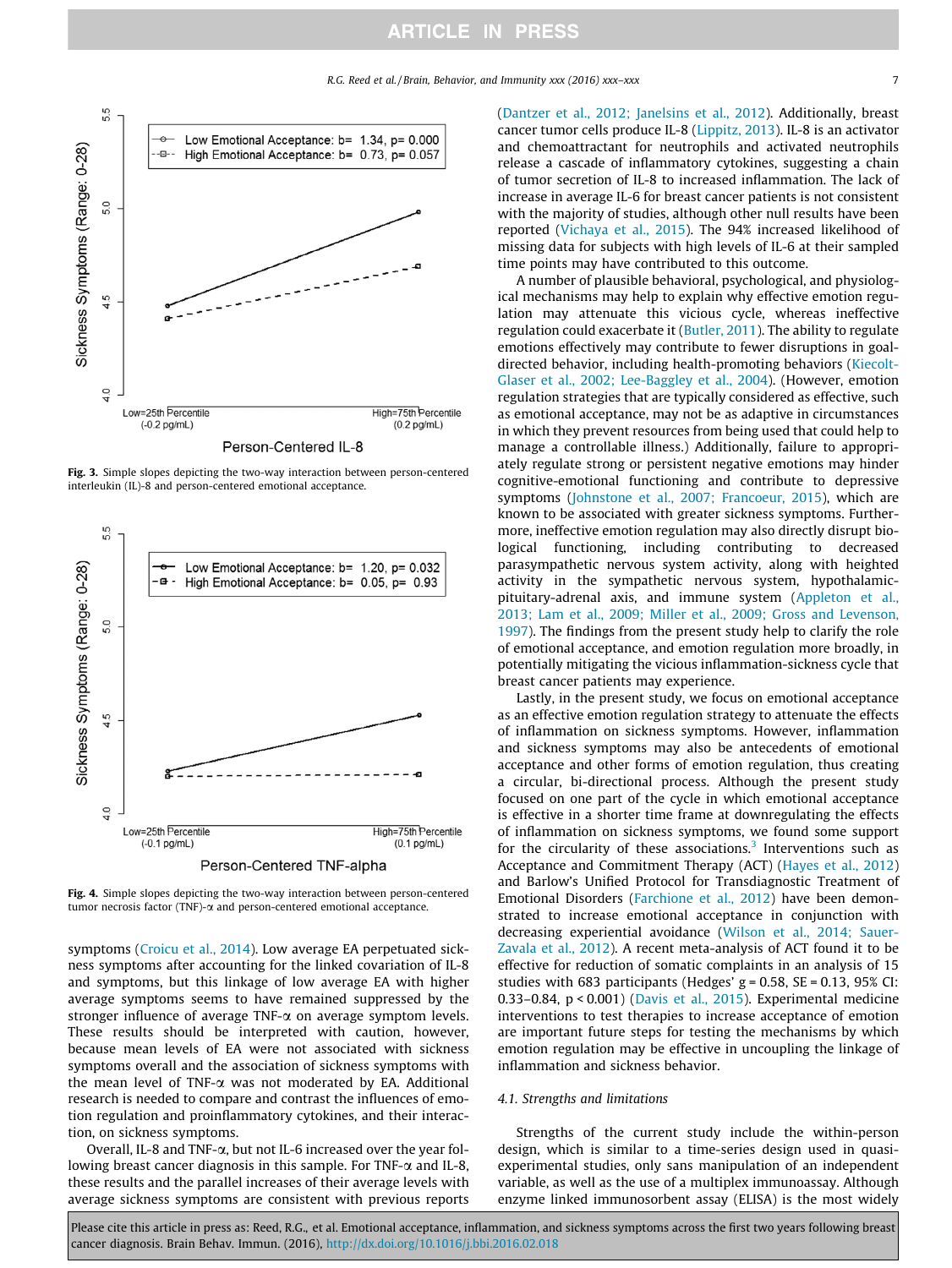used and best validated method for measuring cytokines, it is limited due to only being able to measure a single protein at a time (Leng et al., 2008). An important part of the process in the current study was to determine which cytokines were detectable and told a coherent story. For example, IFN- $\gamma$ , IL-2, and IL-1 $\beta$  were not used in analyses due to a low percentage of detectable values. In a recent study that used the multiplex immunoassay of cytokines in breast cancer patients undergoing chemotherapy, Cheung et al. (2015) found a substantial portion of IL-2 and IFN- $\gamma$  concentrations were also below the detection limit. Additionally, a previous study using the same multiplex method found a similar proportion of non-detectable IL-1 $\beta$  values (Epstein et al., 2013). Apart from IFN- $\gamma$ , IL-2, and IL-1 $\beta$ , we found that almost all of the other cytokines assayed in the multiplex (IL-6, IL-8, and TNF- $\alpha$ ) played a coherent role in the story, as hypothesized – either as a main effect (at the mean or person-centered level), or as an interaction effect with emotional acceptance in predicting sickness symptoms. Interestingly, the only cytokine not associated with variables of interest was IL-10, which is predominantly considered an antiinflammatory cytokine and is reported to exert tumor inhibiting action on breast cancer (Hamidullah, 2012). An important direction for future research will be to take a systems perspective and unpack the associations among multiple cytokines, assessed using multiplex immunoassays, to better understand whether certain cytokines are unique contributors to sickness symptoms in different contexts, or whether other emotion regulatory strategies moderate different cytokines.

Limitations of the current study include the lack of an emotion measure to sufficiently determine if emotional acceptance was effective in decreasing negative affect, as well as focus on a single emotion regulation strategy, emotional acceptance. Other emotion regulation strategies that have been found to be effective in decreasing psychological distress in breast cancer patients include emotional expression (Stanton and Low, 2012) and positive reappraisal (Wang et al., 2014a,b; Kvillemo and Bränström, 2014). As such, these strategies may also positively influence the inflammation-sickness cycle, whereas less effective emotion regulation strategies (e.g., suppression, repression, avoidance, cognitive perseveration) may exacerbate it (Chapman et al., 2013; Classen et al., 1996; Schlatter and Cameron, 2010; Gross, 1989; Tamagawa et al., 2013; Giese-Davis et al., 2008). However, we did not have measures of other emotion regulation strategies and identify this as a future research direction.

Sample and study characteristics are also worth mentioning: participants were somewhat ethnically diverse but racially homogenous, which may be due to the study having employed only a single site for assessment. Given the nature of secondary data analysis, other potentially relevant covariates (e.g., socioeconomic status) were not available for inclusion in analyses in the current sample. Additionally, the current study focused on sickness symptoms that were most closely aligned with physical functioning and not representative of other symptoms associated with sickness, such as loss of interest in activities, fever, and sleep changes. Fully capturing ''sickness behavior", given its polymorphous meaning, is a challenge. Nevertheless, effective emotion regulation would likely influence not only functional, but also other symptoms associated with sickness behavior, and future research that takes an integrative approach to measure sickness behavior and its association with emotion regulation is needed.

These findings of increased sickness symptoms in women who received chemotherapy and/or radiation treatment, as compared to those who did not, or on assessment occasions associated with chemotherapy administration, are consistent with reports of increased inflammation associated with Adriamycin and taxanes (Fitzpatrick and Wheeler, 2003). In depth assessment of inflammatory markers potential mediation of this association is beyond the scope of this investigation but marks an important question that we will examine in future analyses.

Lastly, the observational nature of the study prevents us from establishing causality between higher levels of proinflammatory cytokines, low EA, and more sickness symptoms. Nevertheless, they suggest increases in EA may be beneficial for women with breast cancer, by interrupting the link between inflammatory cytokines and sickness behaviors. Analyses demonstrated relevant demographic characteristics and treatment variables do not account for the associations.

# 5. Conclusions

The present study extends previous work and demonstrates that proinflammatory cytokines are associated with more sickness symptoms in women with breast cancer. Importantly, however, when controlling for relevant demographic variables, emotional acceptance moderates the associations between cytokines and sickness symptoms such that, for a given woman, higher than average emotional acceptance attenuates the linkage of proinflammatory biomarkers (IL-8 and TNF- $\alpha$ ) with sickness symptoms. These data suggest novel directions for emotion regulation and breast cancer research and, if replicated, would support the exploration of emotional acceptance interventions for treating sickness symptoms among women with breast cancer.

# Conflict of Interest

The authors declare no conflict of interest.

## Acknowledgments

This research was supported by American Cancer Society Grant RSG-13-020-01-CPPB (to EAB), USA Med Research & Material Command, Breast Cancer Research Program Idea Award W81XWH-04- 1-0603 (to KLW), National Cancer Institute at the National Institutes of Health 1R01 CA133081 (to KLW) and University of Arizona Cancer Center Support Grant NCI P30CA023074, the Cousins Center for Psychoneuroimmunology at the University of California Los Angeles, and the Frances McClelland Institute for Children, Youth, and Families in the Norton School of Family and Consumer Sciences at the University of Arizona.

Thanks to Allison Stopeck, MD, Robert Livingston, MD, Anna Maria Lopez, MD, Amy Waer, MD, Jan Degan, RN, and Michelle Ley, MD for facilitation of recruitment; to Laura Eparvier, RN, Amanda Brody and Diane Sells, RN for data collection; and to the patients whose participation made this research possible.

## Appendix A. Supplementary data

Supplementary data associated with this article can be found, in the online version, at http://dx.doi.org/10.1016/j.bbi.2016.02.018.

#### References

- Aiken, L.S., West, S.G., 1991. Multiple Regression: Testing and Interpreting Interactions. Sage, Newbury Park, CA.
- Appleton, A.A., Buka, S.L., Loucks, E.B., Gilman, S.E., Kubzansky, L.D., 2013. Divergent associations of adaptive and maladaptive emotion regulation strategies with inflammation. Health Psychol. 32, 748–756.
- Bower, J.E., Ganz, P.A., Desmond, K.A., Rowland, J.H., Meyerowitz, B.E., Belin, T.R., 2000. Fatigue in breast cancer survivors: occurrence, correlates, and impact on quality of life. J. Clin. Oncol. 18, 743–753.
- Bower, J.E., Ganz, P.A., Desmond, K.A., Bernaards, C., Rowland, J.H., Meyerowitz, B.E., Belin, T.R., 2006. Fatigue in long-term breast carcinoma survivors. Cancer 106, 751–758.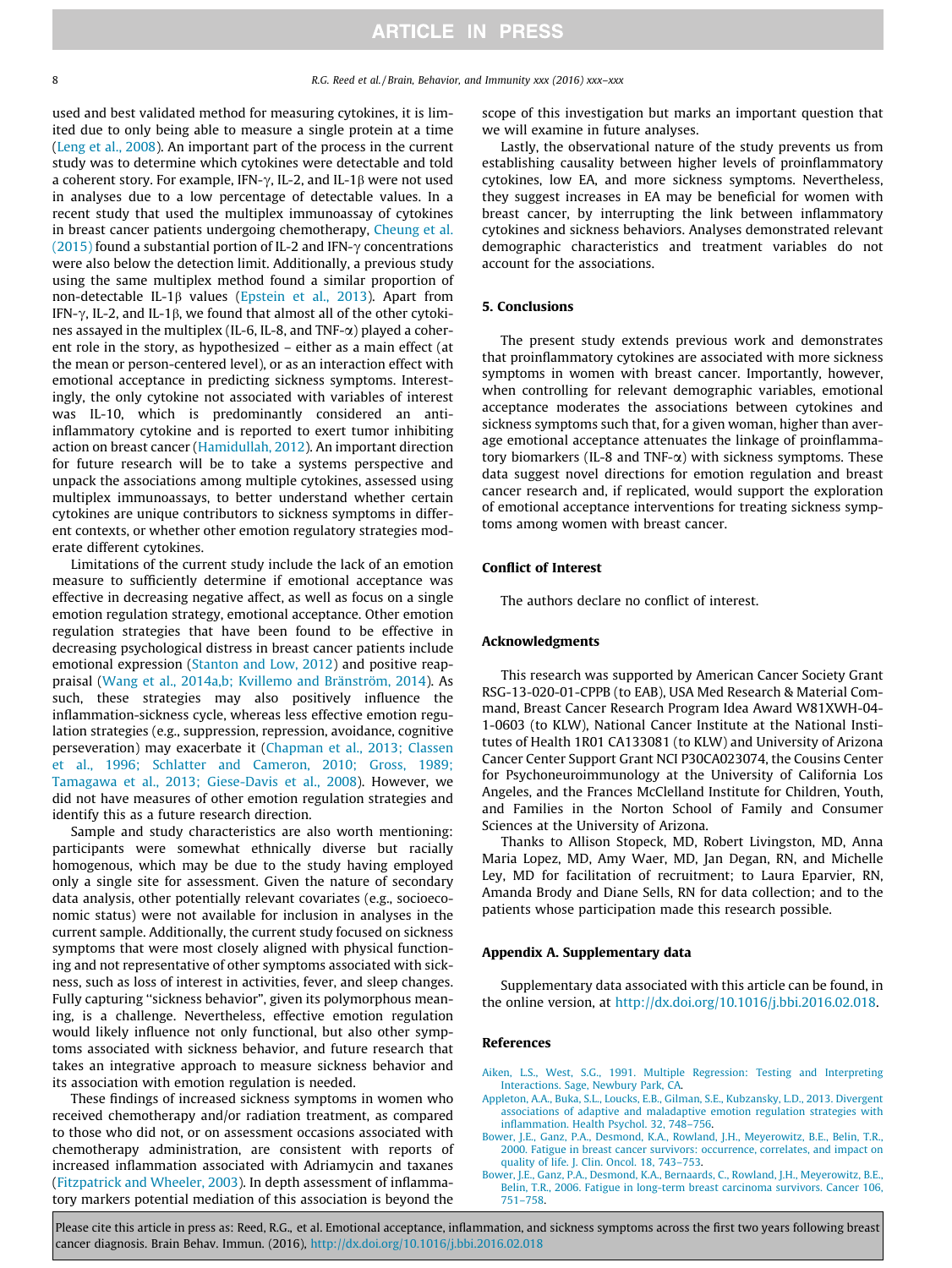#### R.G. Reed et al. / Brain, Behavior, and Immunity xxx (2016) xxx–xxx 9 (2016) 9

- Bower, J.E., Ganz, P.A., Aziz, N., Olmstead, R., Irwin, M.R., Cole, S.W., 2007. Inflammatory responses to psychological stress in fatigued breast cancer survivors: relationship to glucocorticoids. Brain Behav. Immun. 21, 251–258.
- Brady, M.J., Cella, D.F., Mo, F., Bonomi, A.E., Tulsky, D.S., Lloyd, S.R., Shiomoto, G., 1997. Reliability and validity of the functional assessment of cancer therapybreast quality-of-life instrument. J. Clin. Oncol. 15, 974–986.
- Breen, E., Perez, C., Olmstead, R., Eisenberger, N., Irwin, M., 2014. 135. Comparison of multiplex immunoassays and ELISAs for the determination of circulating levels of inflammatory cytokines. Brain Behav. Immun. 40, e39.
- Butler, E.A., 2011. Three views of emotion regulation and health. Soc. Pers. Psychol. Compass 5, 563–577.
- Campbell-Sills, L., Barlow, D.H., Brown, T.A., Hofmann, S.G., 2006. Acceptability and suppression of negative emotion in anxiety and mood disorders. Emotion 6, 587–595.
- Cella, D., Eton, D.T., Lai, J.-S., Peterman, A.H., Merkel, D.E., 2002. Combining anchor and distribution-based methods to derive minimal clinically important differences on the Functional Assessment of Cancer Therapy (FACT) anemia and fatigue scales. J. Pain Symptom Manage. 24, 547–561.
- Chapman, B.P., Fiscella, K., Kawachi, I., Duberstein, P., Muennig, P., 2013. Emotion suppression and mortality risk over a 12-year follow-up. J. Psychosom. Res. 75, 381–385.
- Cheung, Y., Ng, T., Shwe, M., Ho, H., Foo, K., Cham, M., et al., 2015. Association of proinflammatory cytokines and chemotherapy-associated cognitive impairment in breast cancer patients: a multi-centered, prospective, cohort study. Ann. Oncol. Advance online publication: doi: 10.1093/annonc/mdv206.
- Classen, C., Koopman, C., Angell, K., Spiegel, D., 1996. Coping styles associated with psychological adjustment to advanced breast cancer. Health Psychol. 15, 434– 437.
- Cleeland, C.S., Bennett, G.J., Dantzer, R., Dougherty, P.M., Dunn, A.J., Meyers, C.A., Wang, X.S., 2003. Are the symptoms of cancer and cancer treatment due to a shared biologic mechanism? Cancer 97, 2919–2925.
- Croicu, C., Chwastiak, L., Katon, W., 2014. Approach to the patient with multiple somatic symptoms. Med. Clin. North Am. 98, 1079–1095.
- Dantzer, R., 2001. Cytokine-induced sickness behavior: where do we stand? Brain Behav. Immun. 15, 7–24.
- Dantzer, R., Kelley, K.W., 2007. Twenty years of research on cytokine-induced sickness behavior. Brain Behav. Immun. 21, 153–160.
- Dantzer, R., Meagher, M.W., Cleeland, C.S., 2012. Translational approaches to treatment-induced symptoms in cancer patients. Nat. Rev. Clin. Oncol. 9, 414– 426.
- Davis, M., Morina, N., Powers, M., Smits, J., Emmelkamp, P., 2015. A meta-analysis of the efficacy of acceptance and commitment therapy for clinically relevant mental and physical health problems. Psychother. Psychosom. 84, 30–36.
- Epstein, M.M., Breen, E.C., Magpantay, L., Detels, R., Lepone, L., Penugonda, S., Birmann, B.M., 2013. Temporal stability of serum concentrations of cytokines and soluble receptors measured across two years in low-risk HIV-seronegative men. Cancer Epidemiol. Biomark. Prev. 22, 2009–2015.
- Farchione, T.J., Fairholme, C.P., Ellard, K.K., Boisseau, C.L., Thompson-Hollands, J., Carl, J.R., Barlow, D.H., 2012. Unified protocol for transdiagnostic treatment of emotional disorders: a randomized controlled trial. Behav. Ther. 43, 666–678.
- Fitzpatrick, F., Wheeler, R., 2003. The immunopharmacology of paclitaxel (Taxol<sup>®</sup>). docetaxel (Taxotere), and related agents. Int. Immunopharmacol. 3, 1699– 1714.
- Francoeur, R.B., 2015. Using an innovative multiple regression procedure in a cancer population (Part 1): detecting and probing relationships of common interacting symptoms (pain, fatigue/weakness, sleep problems) as a strategy to discover influential symptom pairs and clusters. OncoTargets and Ther. 8, 45–56.
- Giese-Davis, J., Conrad, A., Nouriani, B., Spiegel, D., 2008. Exploring emotionregulation and autonomic physiology in metastatic breast cancer patients: repression, suppression, and restraint of hostility. Personality Individ. Differ. 44, 226–237.
- Glaser, R., Kiecolt-Glaser, J.K., 2005. Stress-induced immune dysfunction: implications for health. Nat. Rev. Immunol. 5, 243–251.
- Grivennikov, S.I., Greten, F.R., Karin, M., 2010. Immunity, inflammation, and cancer. Cell 140, 883–899.
- Groll, D.L., To, T., Bombardier, C., Wright, J.G., 2005. The development of a comorbidity index with physical function as the outcome. J. Clin. Epidemiol. 58, 595–602.
- Gross, J., 1989. Emotional expression in cancer onset and progression. Soc. Sci. Med. 28, 1239–1248.
- Gross, J.J., 1998. The emerging field of emotion regulation: an integrative review. Rev. Gen. Psychol. 2, 271–299.
- Gross, J.J., Levenson, R.W., 1997. Hiding feelings: the acute effects of inhibiting negative and positive emotion. J. Abnorm. Psychol. 106, 95–103.
- Gross, J.J., Muñoz, R.F., 1995. Emotion regulation and mental health. Clin. Psychol.: Sci. Pract. 2, 151–164.
- Gross, J.J., Thompson, R.A., 2007. Emotion regulation: conceptual foundations. In: Gross, J.J. (Ed.), Handbook of Emotion Regulation. Guilford, New York.
- Hamidullah, Changkija, B., Konwar, R., 2012. Role of interleukin-10 in breast cancer. Breast Cancer Res. Treat. 133, 11–21.
- Hayes, S.C., Strosahl, K.D., Wilson, K.G., 2012. Acceptance and Commitment Therapy: The Process and Practice of Mindful Change, 2nd ed. Guilford Press.
- Hoffman, L., Stawski, R.S., 2009. Persons as contexts: evaluating between-person and within-person effects in longitudinal analysis. Res. Human Dev. 6, 97–120.
- Hughes, M.E., Waite, L.J., 2009. Marital biography and health at mid-life. J. Health Soc. Behav. 50, 344–358.
- Janelsins, M.C., Mustian, K.M., Palesh, O.G., Mohile, S.G., Peppone, L.J., Sprod, L.K., Williams, J.P., 2012. Differential expression of cytokines in breast cancer patients receiving different chemotherapies: implications for cognitive impairment research. Support. Care Cancer 20, 831–839.
- Jensen, C.G., Elsass, P., Neustrup, L., Bihal, T., Flyger, H., Kay, S.M., et al., 2014. What to listen for in the consultation: breast cancer patients' own focus on talking about acceptance-based psychological coping predicts decreased psychological distress and depression. Patient Educ. Couns. 97, 165–172.
- Johnson, J., Campisi, J., Sharkey, C., Kennedy, S., Nickerson, M., Greenwood, B., Fleshner, M., 2005. Catecholamines mediate stress-induced increases in peripheral and central inflammatory cytokines. Neuroscience 135, 1295–1307.
- Johnstone, T., van Reekum, C.M., Urry, H.L., Kalin, N.H., Davidson, R.J., 2007. Failure to regulate: counterproductive recruitment of top-down prefrontal-subcortical circuitry in major depression. J. Neurosci. 27, 8877–8884.
- Kelley, K.W., Bluthé, R.-M., Dantzer, R., Zhou, J.-H., Shen, W.-H., Johnson, R.W., Broussard, S.R., 2003. Cytokine-induced sickness behavior. Brain Behav. Immun. 17, 112–118.
- Kiecolt-Glaser, J.K., McGuire, L., Robles, T.F., Glaser, R., 2002. Emotions, morbidity, and mortality: new perspectives from psychoneuroimmunology. Annu. Rev. Psychol. 53, 83–107.
- Kvillemo, P., Bränström, R., 2014. Coping with breast cancer: a meta-analysis. PLoS ONE 9, e112733.
- Lam, S., Dickerson, S.S., Zoccola, P.M., Zaldivar, F., 2009. Emotion regulation and cortisol reactivity to a social-evaluative speech task. Psychoneuroendocrinology 34, 1355–1362.
- Lee, B.-N., Dantzer, R., Langley, K.E., Bennett, G.J., Dougherty, P.M., Dunn, A.J., Reuben, J.M., 2004. A cytokine-based neuroimmunologic mechanism of cancerrelated symptoms. NeuroImmunoModulation 11, 279–292.
- Lee-Baggley, D., DeLongis, A., Voorhoeave, P., Greenglass, E., 2004. Coping with the threat of severe acute respiratory syndrome: role of threat appraisals and coping responses in health behaviors. Asian J. Soc. Psychol. 7, 9–23.
- Leng, S.X., McElhaney, J.E., Walston, J.D., Xie, D., Fedarko, N.S., Kuchel, G.A., 2008. ELISA and multiplex technologies for cytokine measurement in inflammation and aging research. J. Gerontol. A: Biol. Sci. Med. Sci. 63, 879–884.
- Lippitz, B.E., 2013. Cytokine patterns in patients with cancer: a systematic review. Lancet Oncol. 14, 218–228.
- Miller, A.H., 2003. Cytokines and sickness behavior: implications for cancer care and control. Brain Behav. Immun. 17, 132–134.
- Miller, A.H., Ancoli-Israel, S., Bower, J.E., Capuron, L., Irwin, M.R., 2008. Neuroendocrine-immune mechanisms of behavioral comorbidities in patients with cancer. J. Clin. Oncol. 26, 971–982.
- Miller, G., Chen, E., Cole, S.W., 2009. Health psychology: developing biologically plausible models linking the social world and physical health. Annu. Rev. Psychol. 60, 501–524.
- Moieni, M., Irwin, M.R., Jevtic, I., Olmstead, R., Breen, E.C., Eisenberger, N.I., 2015. Sex differences in depressive and socioemotional responses to an inflammatory challenge: implications for sex differences in depression. implications for sex differences in depression. Neuropsychopharmacology 40, 1709–1716.
- Myers, J.S., 2008. Proinflammatory cytokines and sickness behavior: implications for depression and cancer-related symptoms. Oncol. Nurs. Forum 35, 802–807.
- Politi, M.C., Enright, T.M., Weihs, K.L., 2007. The effects of age and emotional acceptance on distress among breast cancer patients. Support. Care Cancer 15, 73–79.
- Raudenbush, S.W., Bryk, A.S., 2002. Hierarchical Linear Models: Applications and Data Analysis Methods, vol. 1. Sage.
- Sauer-Zavala, S., Boswell, J.F., Gallagher, M.W., Bentley, K.H., Ametaj, A., Barlow, D. H., 2012. The role of negative affectivity and negative reactivity to emotions in predicting outcomes in the unified protocol for the transdiagnostic treatment of emotional disorders. Behav. Res. Ther. 50, 551–557.
- Schlatter, M.C., Cameron, L.D., 2010. Emotional suppression tendencies as predictors of symptoms, mood, and coping appraisals during AC
- chemotherapy for breast cancer treatment. Ann. Behav. Med. 40, 15–29. Segerstrom, S.C., Miller, G.E., 2004. Psychological stress and the human immune system: a meta-analytic study of 30 years of inquiry. Psychol. Bull. 130, 601– 630.
- Seruga, B., Zhang, H., Bernstein, L.J., Tannock, I.F., 2008. Cytokines and their relationship to the symptoms and outcome of cancer. Nat. Rev. Cancer 8, 887– 899.
- Singer, J.D., Willett, J.B., 2003. Applied Longitudinal Data Analysis: Modeling Change and Event Occurrence. Oxford University Press, New York, NY.
- Stanton, A.L., Low, C.A., 2012. Expressing emotions in stressful contexts: benefits, moderators, and mechanisms. Curr. Dir. Psychol. Sci. 21, 124–128.
- Stanton, A.L., Danoffburg, S., Huggins, M.E., 2002. The first year after breast cancer diagnosis: hope and coping strategies as predictors of adjustment. Psycho-Oncology 11, 93–102.
- Tamagawa, R., Giese-Davis, J., Speca, M., Doll, R., Stephen, J., Carlson, L.E., 2013. Trait mindfulness, repression, suppression, and self-reported mood and stress symptoms among women with breast cancer. J. Clin. Psychol. 69, 264–277.
- Thayer, J.F., Lane, R.D., 2000. A model of neurovisceral integration in emotion regulation and dysregulation. J. Affect. Disord. 61, 201–216.
- Uh, H.-W., Hartgers, F.C., Yazdanbakhsh, M., Houwing-Duistermaat, J.J., 2008. Evaluation of regression methods when immunological measurements are constrained by detection limits. BMC Immunol. 9, 59–69.
- Vichaya, E.G., Chiu, G.S., Krukowski, K., Lacourt, T.E., Kavelaars, A., Dantzer, R., Walker, A.K., 2015. Mechanisms of chemotherapy-induced behavioral toxicities. Front. Neurosci. 9, 1–17.